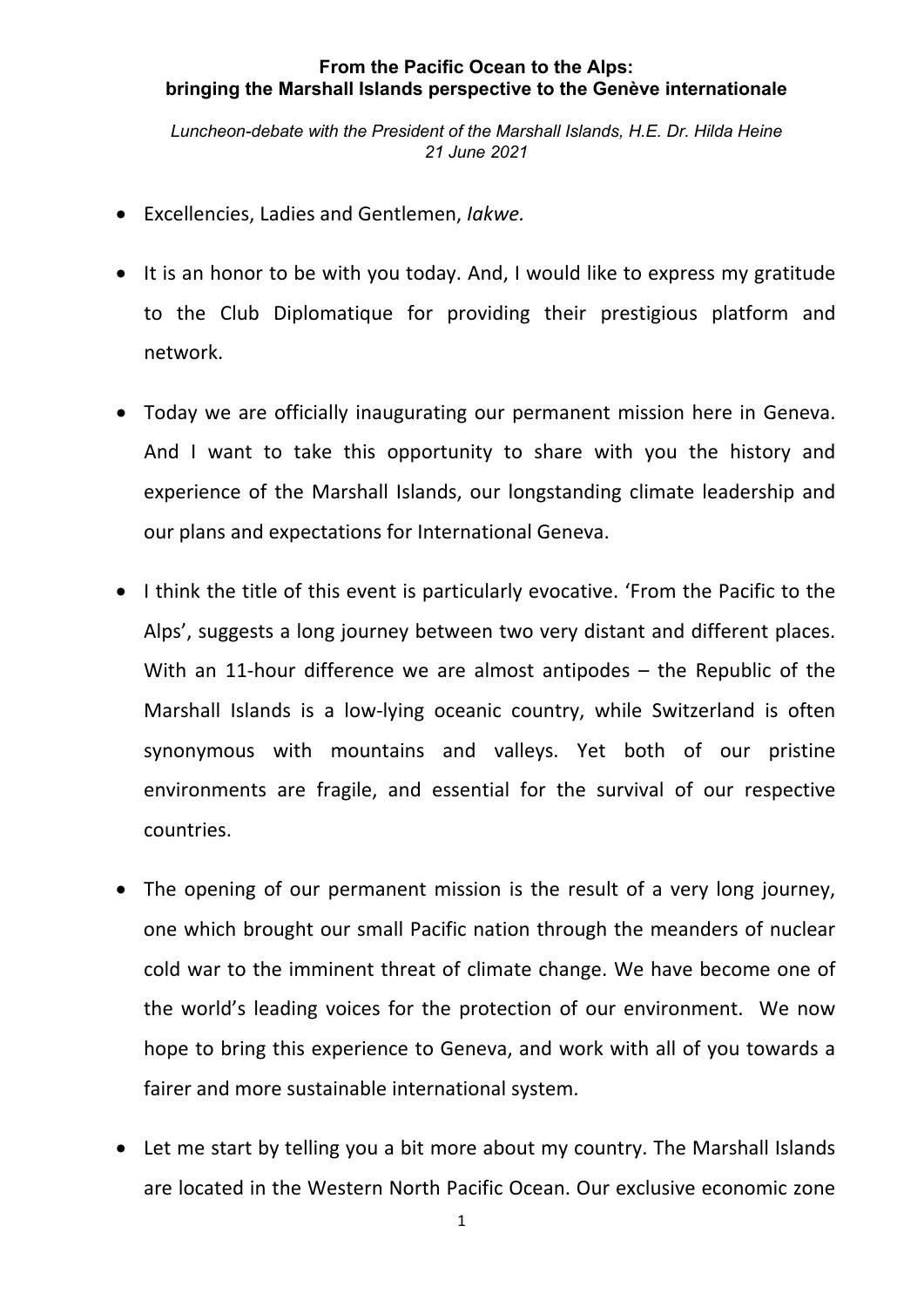is one of the largest in the world, as it amounts to 2,131,000 squared Km. This is even more astonishing if you compare it to our total land area, of only 181 squared Km.

- We are one of only 5 atoll nations in the world. In total, we comprise 29 lowlying coral atolls and 5 single islands, for a total of 1,152 islands. Out of this, only 24 atolls are inhabited. Our average coastal elevation is about 2 feet above the sea, and it usually takes up to three days by boat to reach the most remote islands.
- You can image the challenges that our natural features pose in terms of communications, response to natural disasters and vulnerability to climate change.
- We are a very young country: we adopted our first Constitution in 1979, and we became independent in 1986. Before becoming a sovereign nation, we were a UN trusteeship administered by the United States.
- But despite a legacy of pain resulting from the nuclear tests during the trusteeship period, we have strong ties with the US, and we enjoy an agreement of free association with them.
- Over a period of 12 years, between 1946 and 1958, 67 detonations were conducted in our country. On March 1st, 1954, the hydrogen bomb Castle BRAVO was detonated, with a blast 1000 times greater in power than the Hiroshima bomb. As the late Tony de Brum, former Minister of Foreign Affairs, recalled, on that day 'the sky turned red and it rained for four days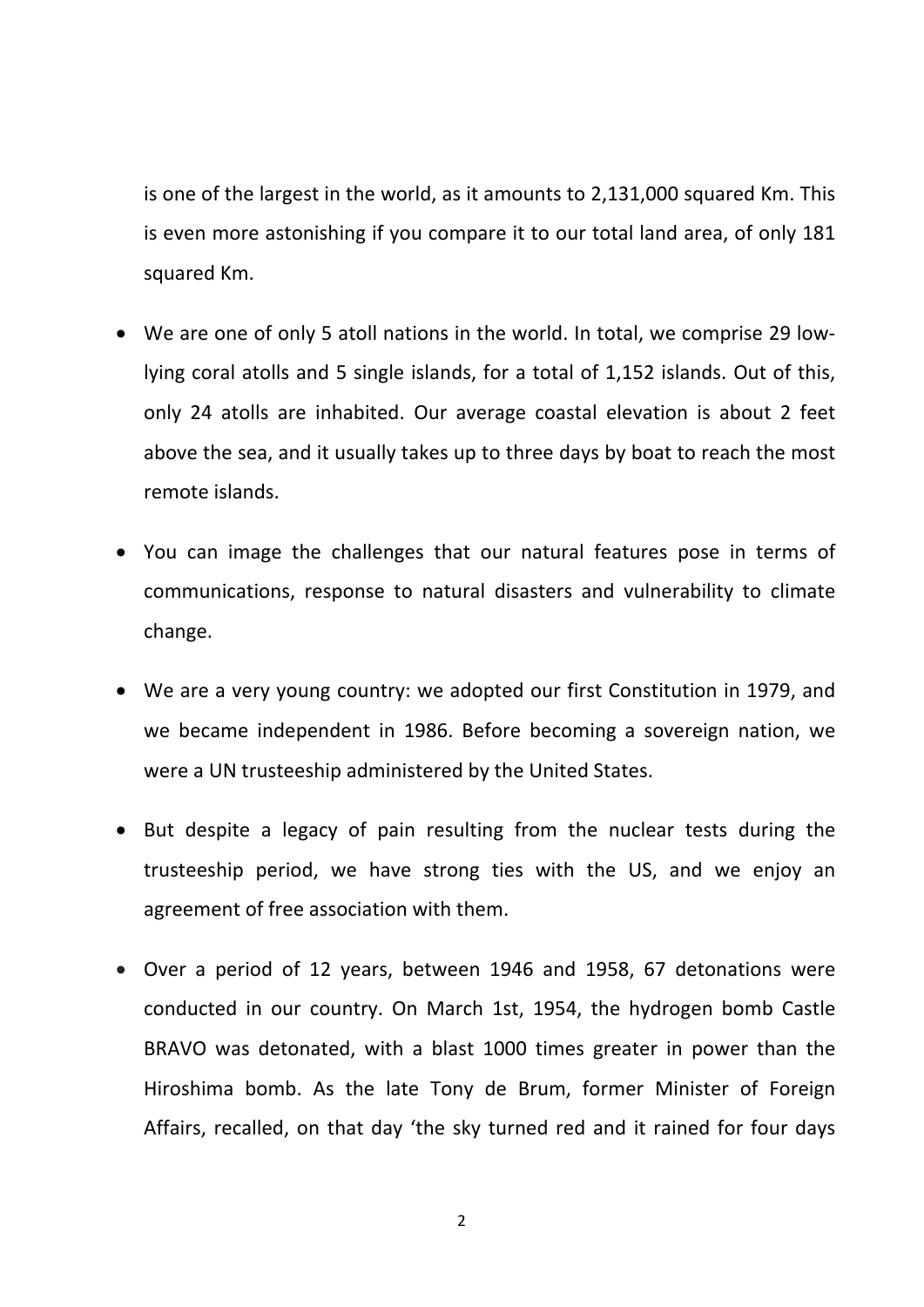straight. If there was ever a time you thought the world was going to end, it was that day'.

- I recently visited the United States, during which it was reiterated that our alliance is important and strategic to both of us. Being friend with the United States, however, also means that we can have open discussions on difficult topics without jeopardizing our relationship. As I said at this year's Nuclear Remembrance day, on the 1st March, *Jej Jamin Meloklok*, we will never forget.
- We won't forget because this is part of our history, which deeply impacted us as a country, as a nation and as a people. Lives were lost, communities were relocated, land was contaminated.
- We still see the legacy of the nuclear testing today. We have an alarming cancer rate; stillbirths, miscarriages, congenital birth defects; reproductive problems are common, as well as mental health issues resulting from the nuclear testing program. The psychological trauma of the survivors and the anxiety of people living near the testing sites today are no less significant.
- Together with the enduring impacts on our health, the reminder of our nuclear past is now embodied by what we call 'The Dome', a concrete bunker containing 73,000 cubic meters of radioactive debris, on the Runit island. Because of rising sea levels, saltwater is now intruding the Dome, and causing the leakage of radioactive materials into our ocean. This was also highlighted by the UN Secretary General after his recent visit to the Pacific, and makes this an issue for the whole Pacific, with serious health and environmental consequences.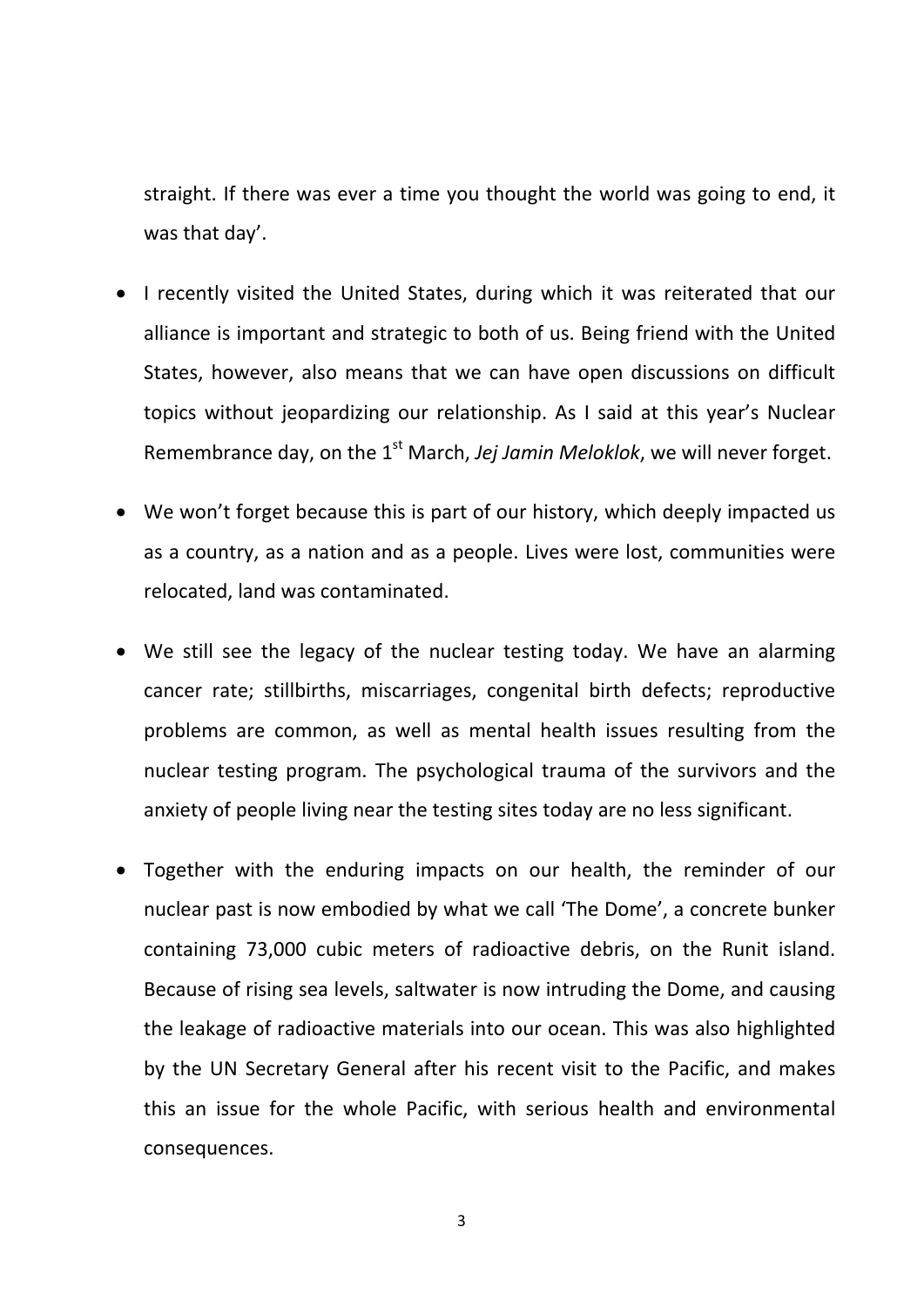- We could not stop the tests, but we hope to mitigate their consequences today. Our country's plan of action focuses on treatment and prevention. In 2017, the Nitijela, our Parliament, adopted the Marshall Islands National Nuclear Commission Act of 2017, which established the National Nuclear Commission under the Office of the President.
- Among other tasks, the Commission will develop a strategy to pursue justice, will exercise general oversight of Government ministries, offices, and agencies, and will monitor and assessing the long‐lasting effects of the nuclear tests.
- Our painful experience with the nuclear tests, and the effects that we are still suffering – which we usually refer to as our *nuclear legacy* – has made us stronger, prouder and more united.
- It is perhaps this strength that has allowed us to become one of the world's leading voices on climate change. Like nuclear tests, climate change is posing an existential threat to our country, and is already jeopardizing the livelihood of our people. These two issues are now intersecting, as in the case of the Dome.
- Our nature as an atoll nation makes us particularly vulnerable to climate change effects, both slow‐ and sudden‐onset.
- Rising sea levels are eroding our coasts and causing saltwater intrusion into our already limited freshwater reserves. In 2013 and 2016, RMI declared State of Disaster because of droughts. In March 2014, inundation occurred as a result of extremely high tides and a southern swell. Over one thousand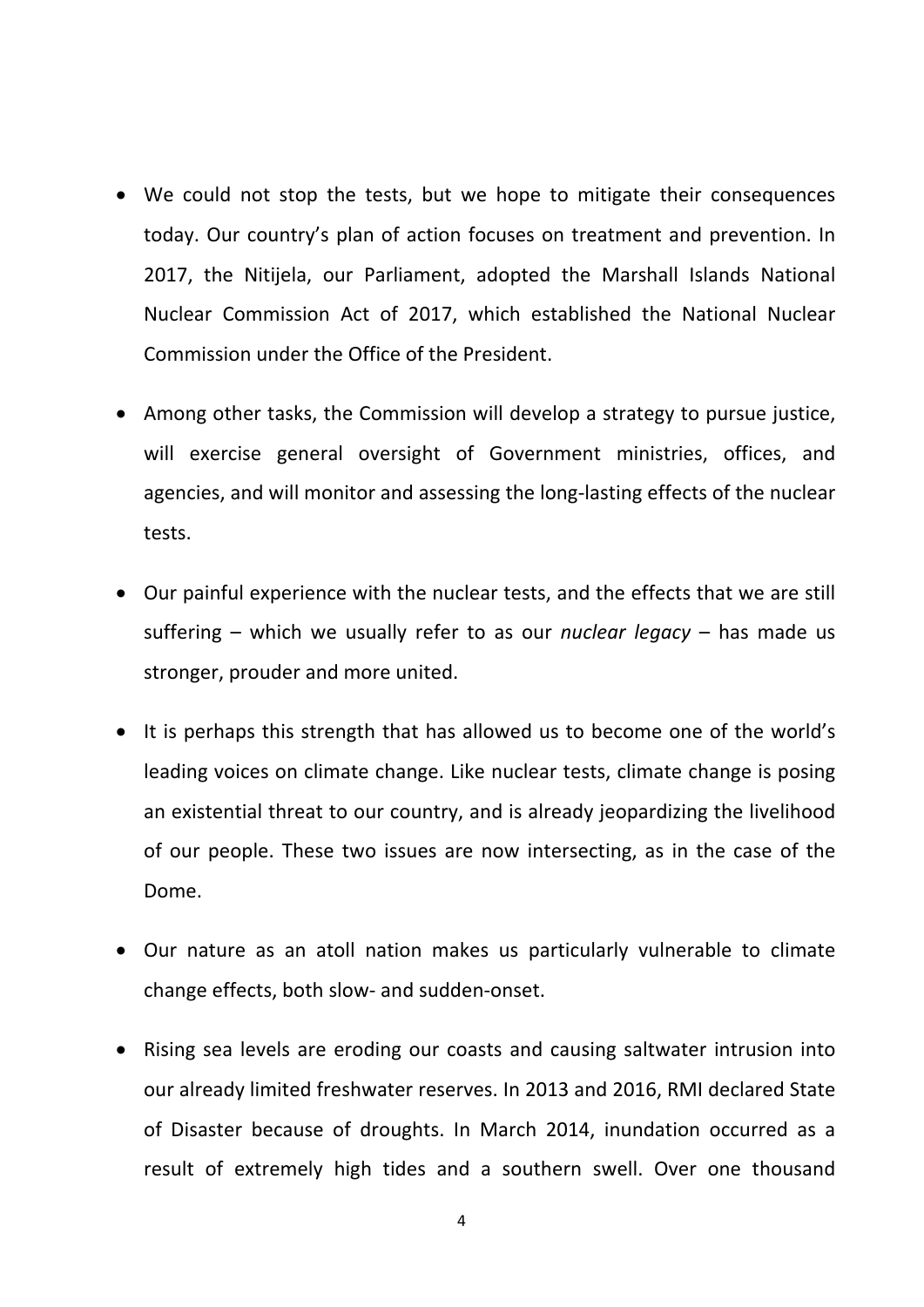residents of Majuro atoll were forced from their homes, and residents on outer islands including Mili and Arno suffered considerable property and crop damage.

- Because of our latitude, we used to be typhoon-free. However, due to change in climate patterns, typhoons are becoming frequent, and are a huge threat to our homes, infrastructure and economy. For instance, in 2015, Typhoon Nangka cost to the country more than 3% of its GDP in a single night.
- Outer islands are particularly vulnerable. Their remoteness doesn't allow for quick transportation, which is an obstacle to food and water supply in times of drought or intervention during natural disasters.
- As you can see, our past is filled with suffering and challenges. However, do not let this fool you. Our history is also made of big victories and hope. The deep connection we have to our ancestral land and the hurdles that we have endured have fortified us.
- In order to save our country, we have raised our voice on the international arena and started demanding more ambitious climate action from the international community.
- After the world failed to achieve a new climate treaty in Copenhagen, in 2009, we understood that the next time States came together to agree on a new binding text, this would have to be ambitious.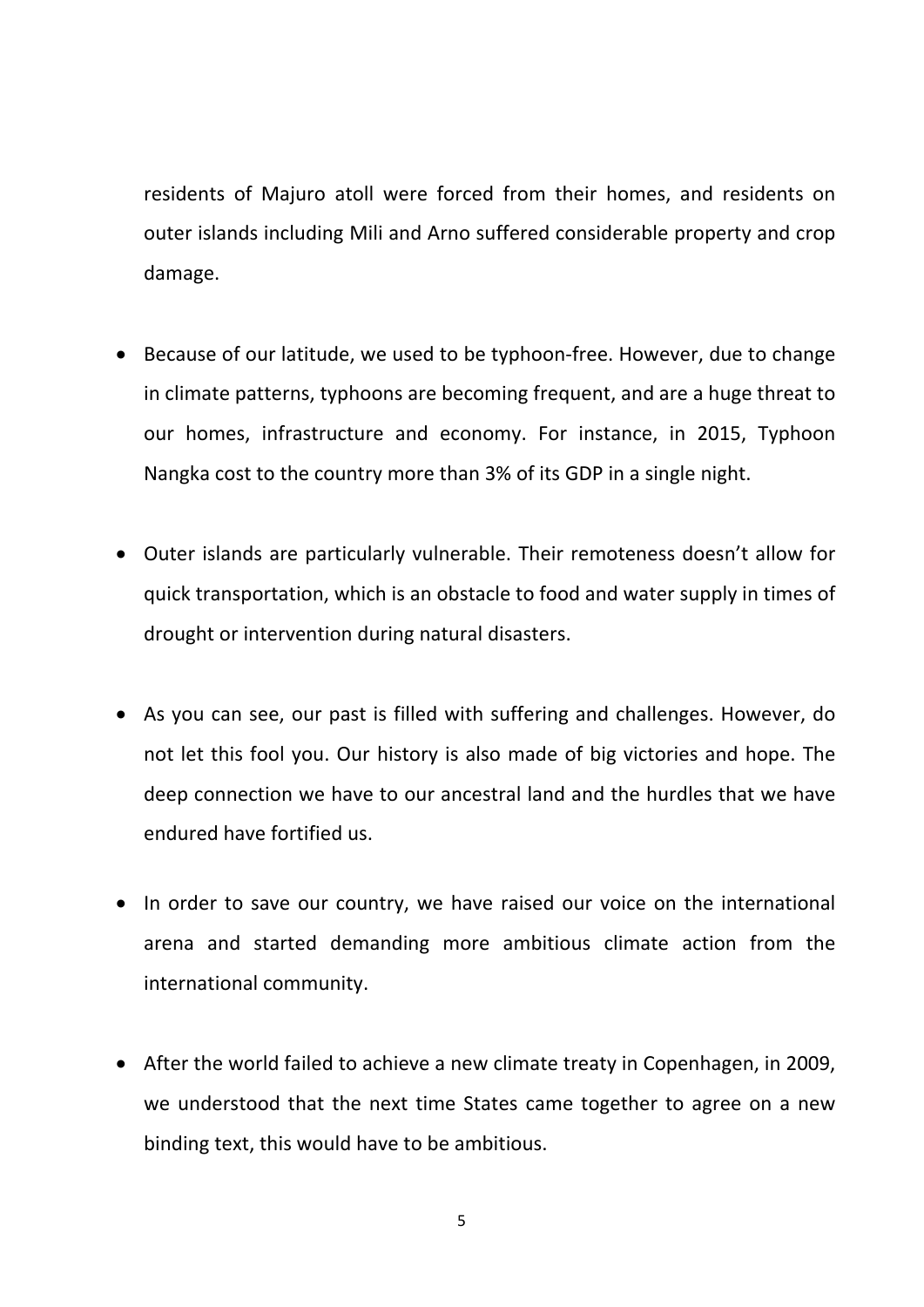- Ahead of the adoption of the Paris Agreement, we knew that the only way to set a more ambitious goal – keeping the global average temperature rise below 1.5°C – it was necessary that both developed and developing countries came together, showing the world that climate change was not about poor nations versus rich ones, but rather was about the very survival of our Planet and of the world as we know it.
- This is how the High Ambition Coalition was created, a group of countries from the global south and global north that made it possible to include the 1.5°C limit in the Paris text. We were proven right last October, when the Intergovernmental Panel on Climate Change definitely showed the world that we cannot exceed this threshold, if we want to avoid mass extinctions, largescale population movements, and scarcity of essential natural resources that would lead to social unrest and conflicts.
- Now that we have the Paris Agreement, we need to implement it. Last December, countries adopted the so-called Paris Rulebook, which sets out the rules that countries will have to follow in order to comply with the Paris Agreement. The Next Conference of the Parties will have to decide on the outstanding issues, such as market mechanisms, which have the potential to undermine the whole architecture if they are not thought carefully.
- But I don't want to bore you with technicalities. What I would like to stress here is the role that each country can play in the fight against climate change. The way the Paris Agreement is structured, it is Parties that decide their level of ambition through their Nationally Determined Contributions, or NDCs.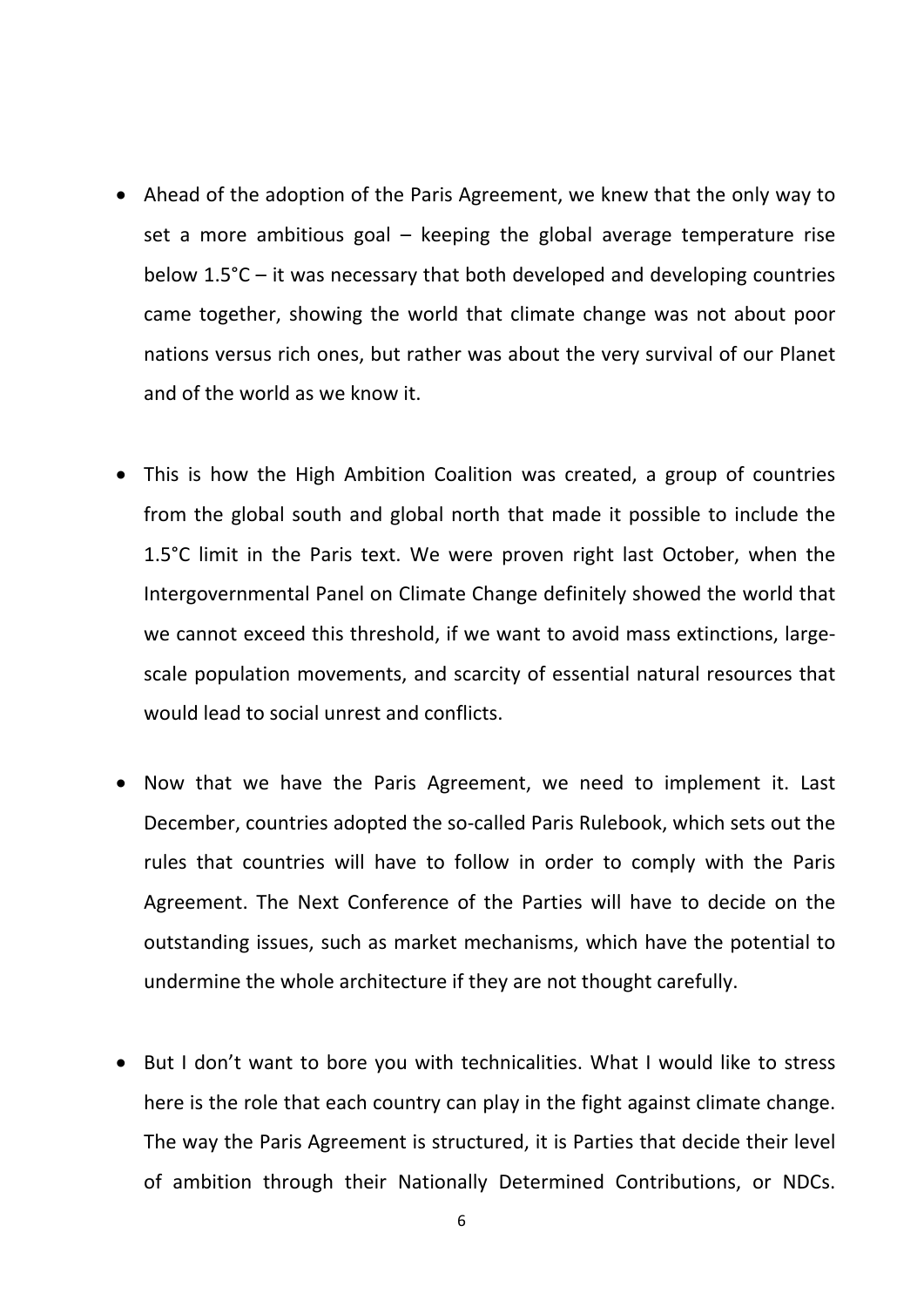Unfortunately, science tells us that with the current NDCs, the global average temperature might rise up to almost 4°C, which would be catastrophic for the whole planet.

- The Marshall Islands firmly believe in leading by example. After being a leading voice for the need of an ambitious treaty, we wanted to show the world that we are also ready to act, and give our contribution to the fight against GHG emissions, despite contributing to only 0.0001% of the global emissions. This is why, in November 2018, we were the first country – and still are – to have submitted a new and more ambitious NDC.
- Its ultimate objective is to achieve net zero emissions by 2050 and 100% renewable energy, in line to what the IPCC has indicated as necessary if want to respect the 1.5°C limit. In order to do so, we have committed to reduce our GHG emissions of GHGs to at least 32% below 2010 levels by 2025; to at least 45% below 2010 levels by 2030; and we have an indicative target to reduce GHG emissions by at least 58% below 2010 levels by 2035.
- Our NDC was preceded by our long-term climate strategy, which we adopted in August 2018. The Strategy is called *Tile Til Eo*, 'lightening the way', and identifies the action needed sector by sector in order to achieve the 2050 carbon neutrality goal.
- In that case, we were leading the way, as we were one of only 10 countries in the world to have prepared such a strategy. We are pleased to see that a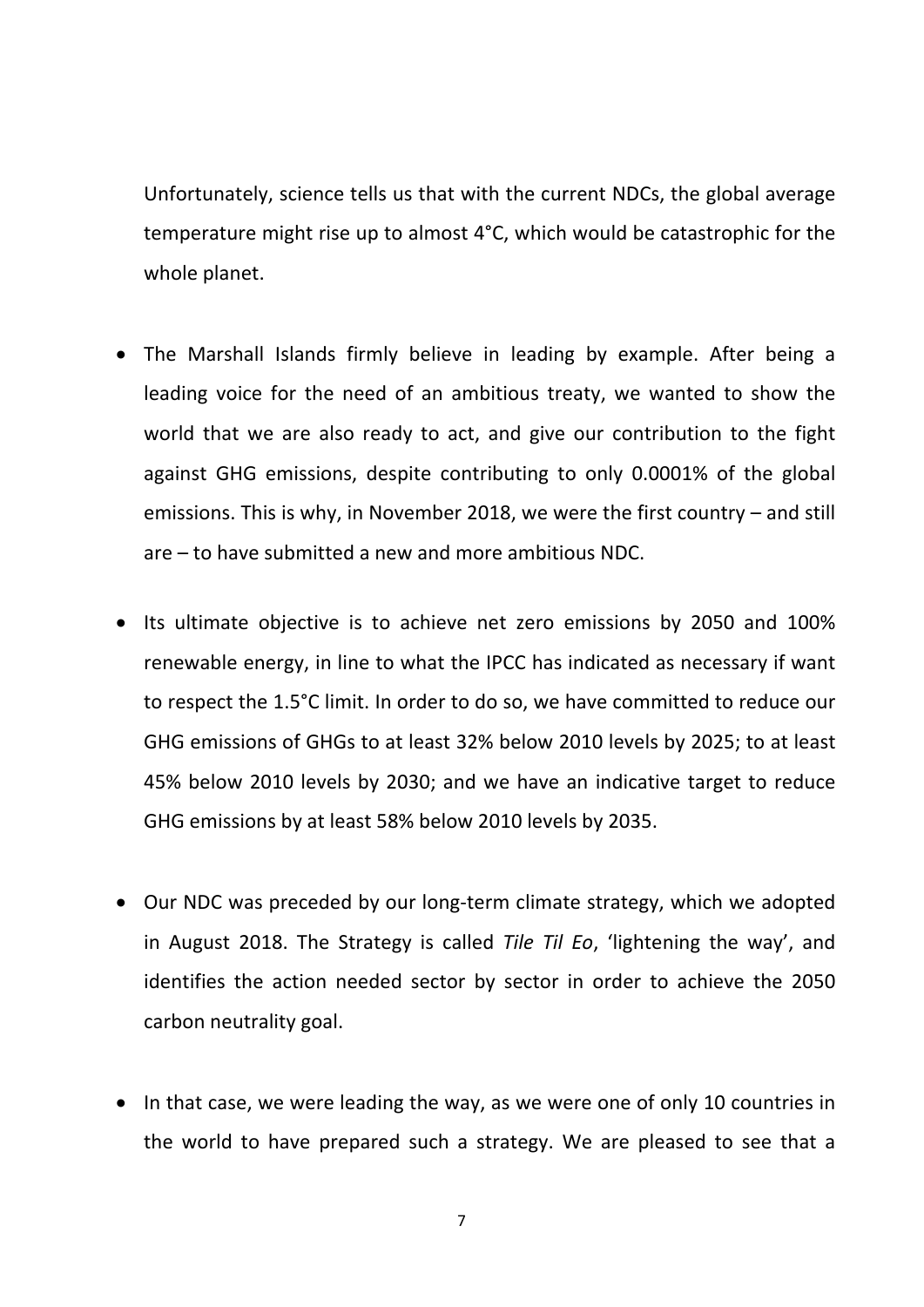growing number of countries has announced or started to seriously consider ambitious strategies for decarbonization.

- 2020 will be an important year, as countries will have to submit new or updated NDCs. Conscious of that, last December we reconvened the High Ambition Coalition. After the success of 2015, it was time to remind the international community that time is running out.
- The Statement for Ambition that we adopted calls countries to raise their ambition by 2020, including through: enhanced Nationally Determined Contributions; increased short term action; and long‐term low emission development strategies. As of today, 38 countries have signed, and we hope that more and more countries will decide to sign up.
- The Marshall Islands have played a central role in the negotiations on international shipping under the International Maritime Organization. Our position is pretty unique: while we are one of the most vulnerable countries to climate change, we are also the third biggest shipping registry in the world.
- This gives us a big responsibility, and we are heavily invested in seeing that the sector delivers on its commitments.
- In April 2018, members of the IMO came together to reach an historic agreement and adopt its Initial Greenhouse Gas Strategy – committing the international shipping sector to reduce its emissions of greenhouse gases by at least 50% by 2050.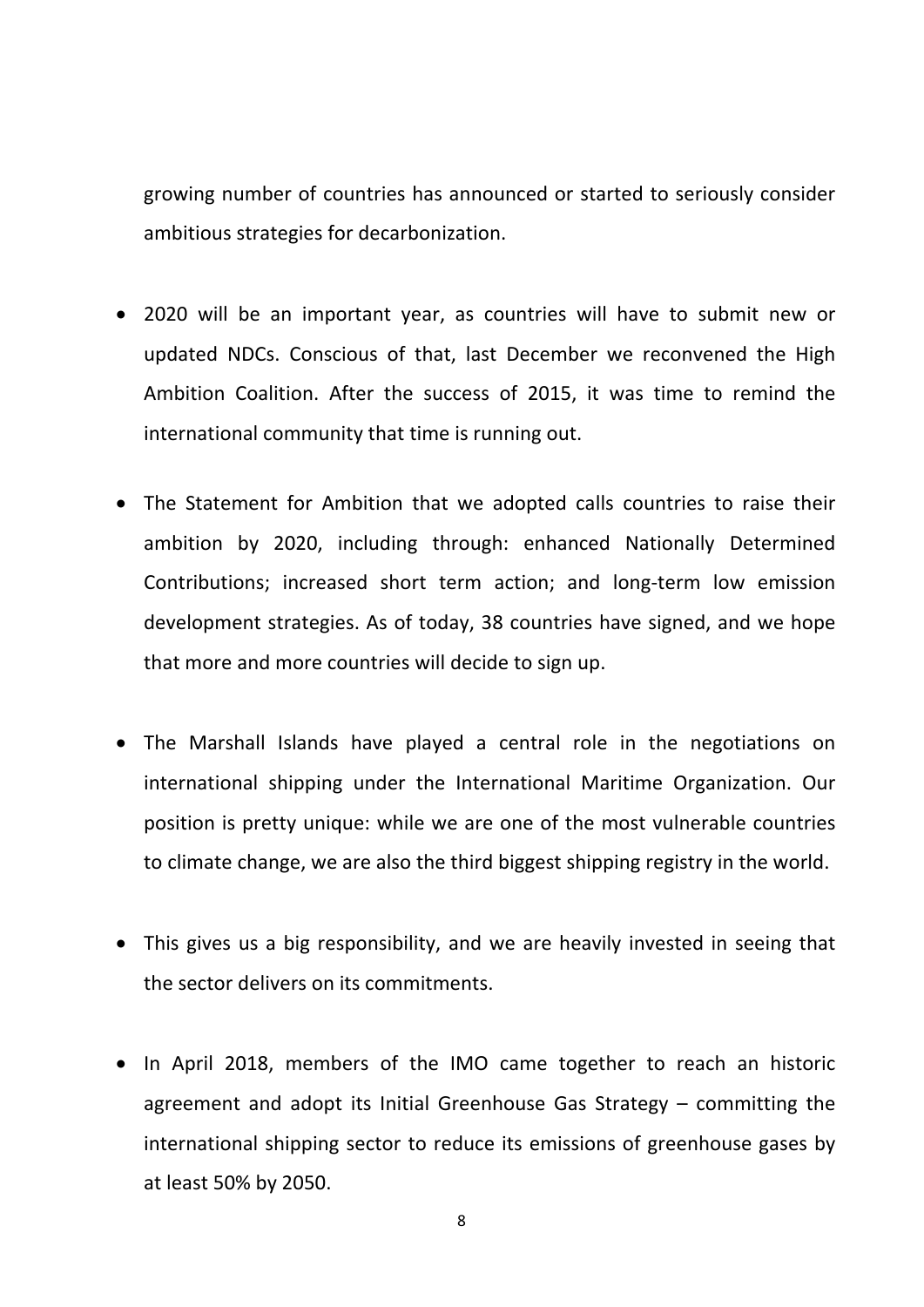- This was only possible due to a spirit of compromise and a recognition that international shipping must play its full part in achieving the temperature goals of the Paris Agreement and combatting dangerous climate change.
- We are keeping pushing so that the IMO fully implement its Initial Strategy, which must include prioritizing and developing measures that have the potential to achieve further reductions of greenhouse gas emissions before 2023.
- Doing so is critical in order to put emissions from international shipping on a pathway consistent with achieving the levels of ambition in the Initial Strategy.
- While we have been very active on the mitigation front, we shall not forget our huge vulnerability to climate change, which is why I have made adaptation a key priority of my administration.
- We have started the process that will lead to the adoption of our National Adaptation Plan by 2020. This will outline our priorities in terms of adaptation and disaster risk reduction.
- We will make that the process that will lead to the adoption of the National Adaptation Plan will be conducted in a participatory and inclusive manner.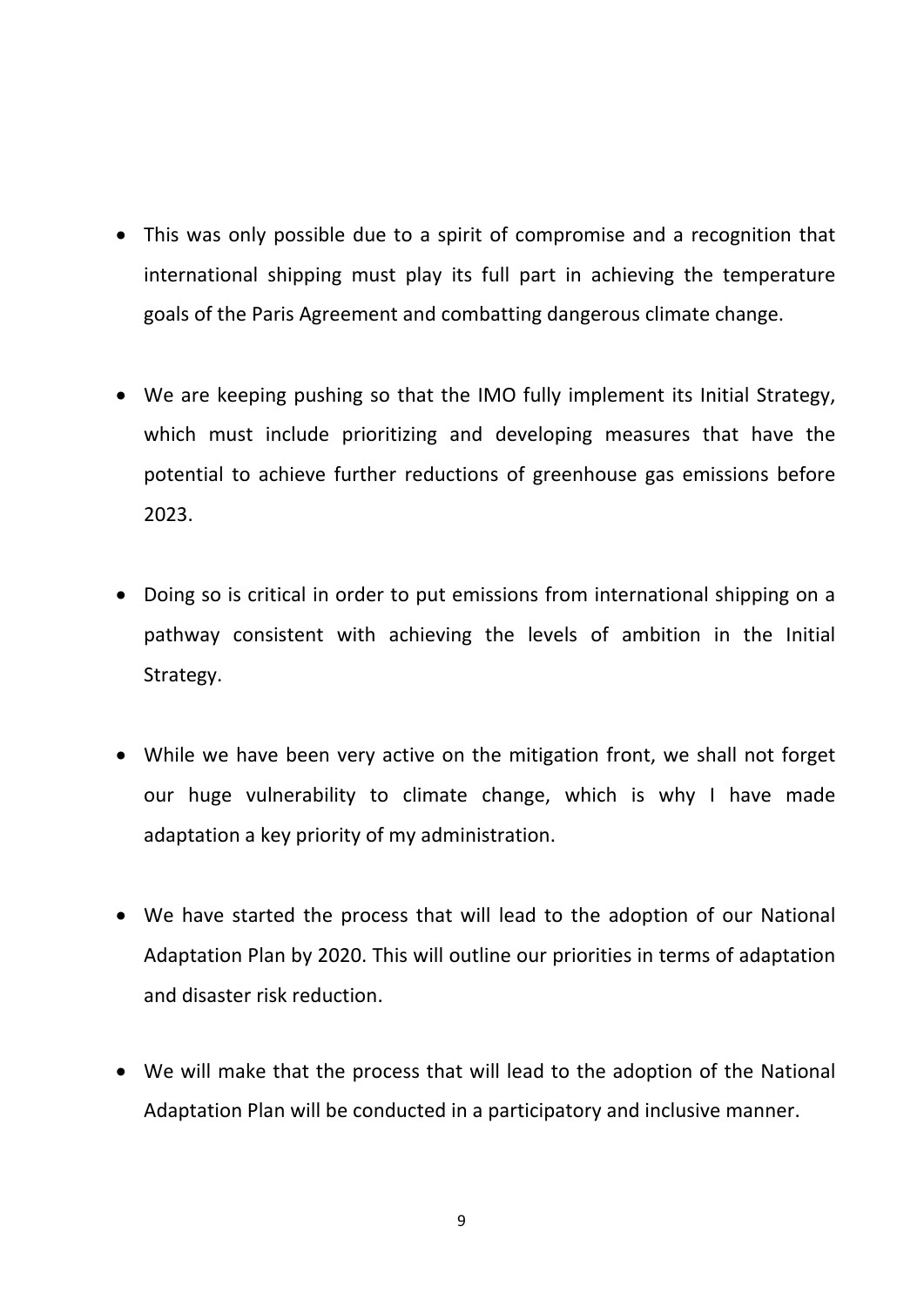- Conscious of including the affected community, we are already engaging local stakeholders in a number of disaster risk reduction measures. For instance, we are now involving local communities in a participatory hazard risk mapping, which will improve community‐based disaster risk management capacity, especially for early warning systems.
- As you can see, we are not afraid to step up and put in place ambitious plans to save our country and pave the way for other countries. However, while we don't lack courage and passion, we lack adequate resources to implement these strategies. In fact, the magnitude of finance required to adapt and provide our people with a pathway to survival greatly surpasses our GDP and the traditionally available public international sector finance.
- To tackle climate change, and help vulnerable countries like ours adapt, we need a radical global re‐alignment of finance flows to ensure that trillions in investments by the private sector are compatible with the goals of the Paris Agreement.
- We are setting out clear domestic priorities and generating the enabling environment to facilitate finance flows. However, we now need governments international organizations and the private sector to enable and facilitate the incentives needed to shift financing away from fossil fuels and into green technology.
- Being a vulnerable country, we understand the challenges that vulnerable groups face in the context of climate change. This is why we are now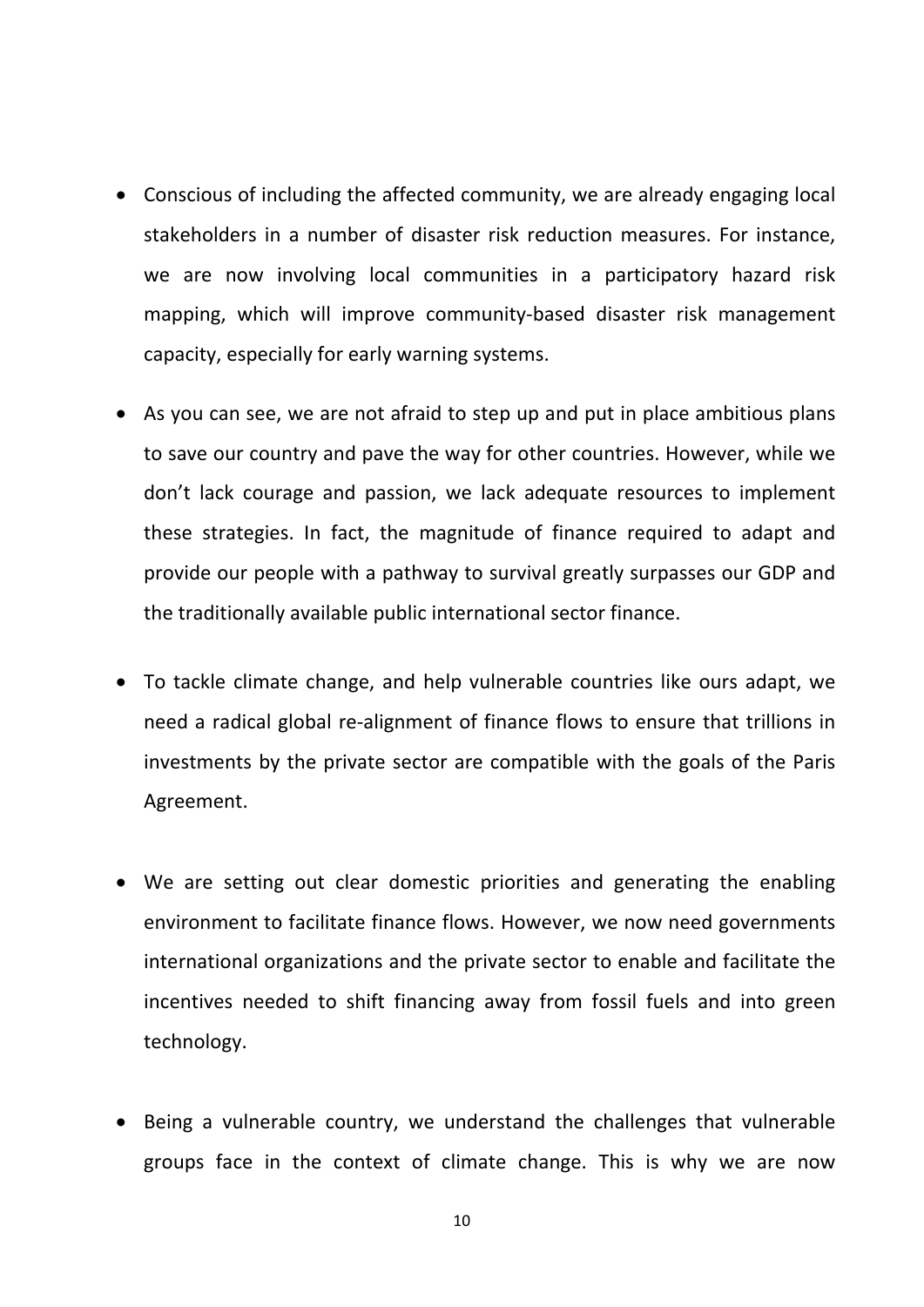specifically looking at Youth and women, and are putting in place plans and actions in order to ensure that their needs and perspective are adequately addressed and included in climate change policies and programmes.

- In few decades, my grandchildren might no longer be able to walk on our ancestral land, to which we, the Marshallese, are so deeply and intimately connected. I want my grandchildren to leave their beloved atoll only if they are willing to do so, and not because there is no longer enough fresh water to quench their thirst or enough arable land to feed them.
- I am very proud that the Marshall Islands have been appointed, together with Ireland, co-leaders of the Youth Engagement and Public Mobilization Track ahead of the UN SG Climate Summit. This Summit, on the 23<sup>rd</sup> of September, will be a key moment for countries to gather, showcase best practices and step up ambition.
- As co-leaders of the Youth track, we will work towards a better of youth voices in the implementation of the Paris Agreement. Climate change is an issue across time and space, and only an inter‐national and inter‐generational approach will let us find adequate answers to win this battle.
- The Youth I see are full of energy, passion and creativity, and is not scared to speak up and to ask to be heard. The Youth I know have the potential to contribute actively to finding solutions to climatic change, and are not afraid to work hard to achieve it. What Youth needs is the opportunity to engage in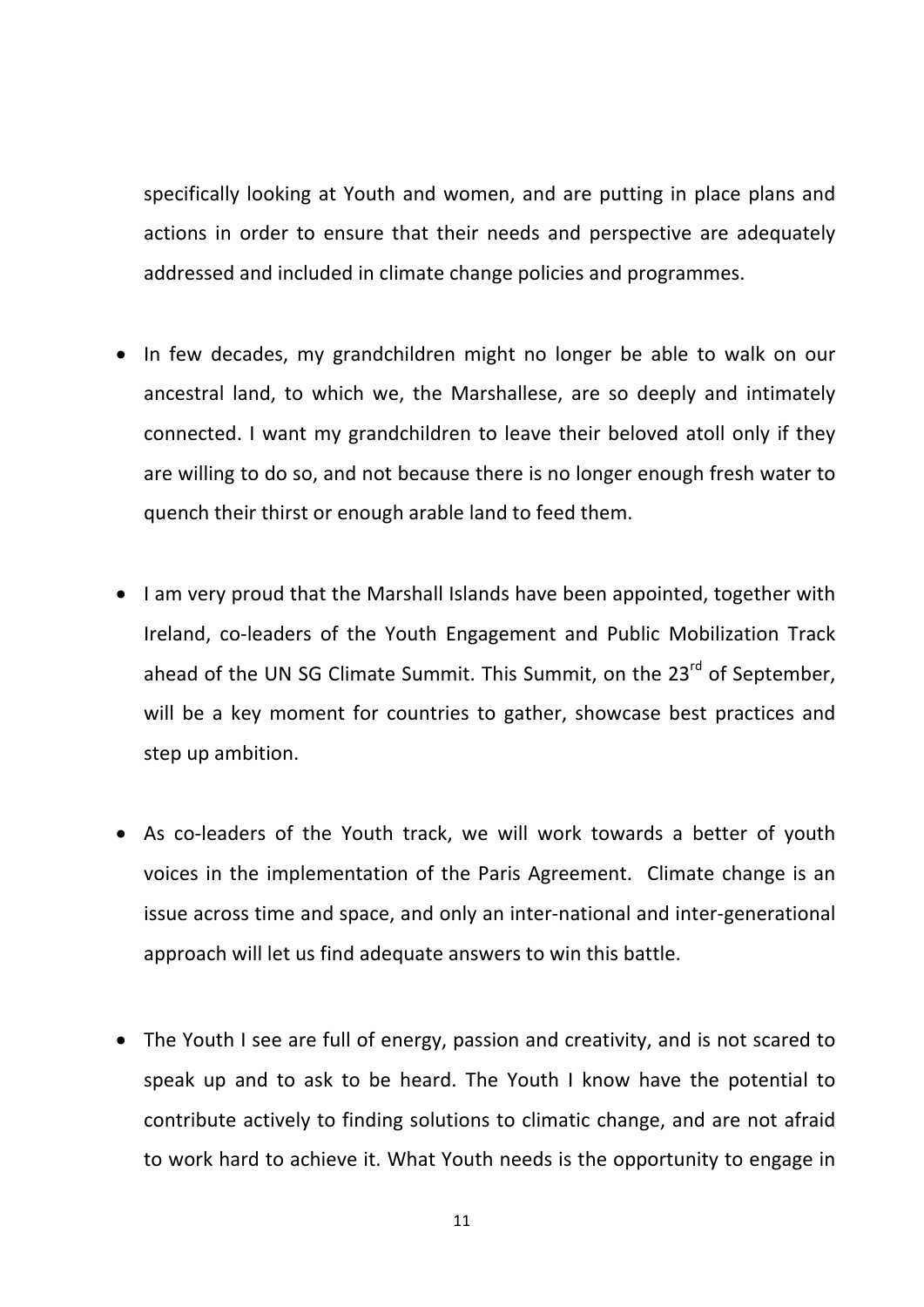a dialogue, learn from us but also show the shortcomings of the previous generations.

- With this in mind, we are working to propose a number of concrete actions ahead of the Summit. These would include a Youth Summit right before the UNSG Climate Summit, an online hackathon, a Youth Pact for countries' signature and, tentatively, an intergenerational dialogue.
- Young people have the power to bring fresh perspectives and innovative solutions, which we need if we want to ensure that the mitigation, adaptation and disaster risk reduction agendas are implemented in an inclusive and effective manner.
- Women and girls are another group that are often disproportionately affected by climate change. This is why we are including the gender dimension across mitigation, adaptation and disaster risk reduction policies and programmes.
- Our 2050 Strategy and new Nationally Determined Contribution commit to a gender‐responsive and human rights‐based approach in all mitigation and adaptation planning and implementation.
- Our National Adaptation will integrate a human‐rights based approach and will elaborate gender-responsive actions and investments over the next 5year term to adapt to the impacts of climate change and transition to climate resilience.
- Last year, in the context of the Climate Vulnerable Forum, which we are now chairing, leaders of the 48 member countries highlighted the special leadership and engagement of women in tackling climate change, including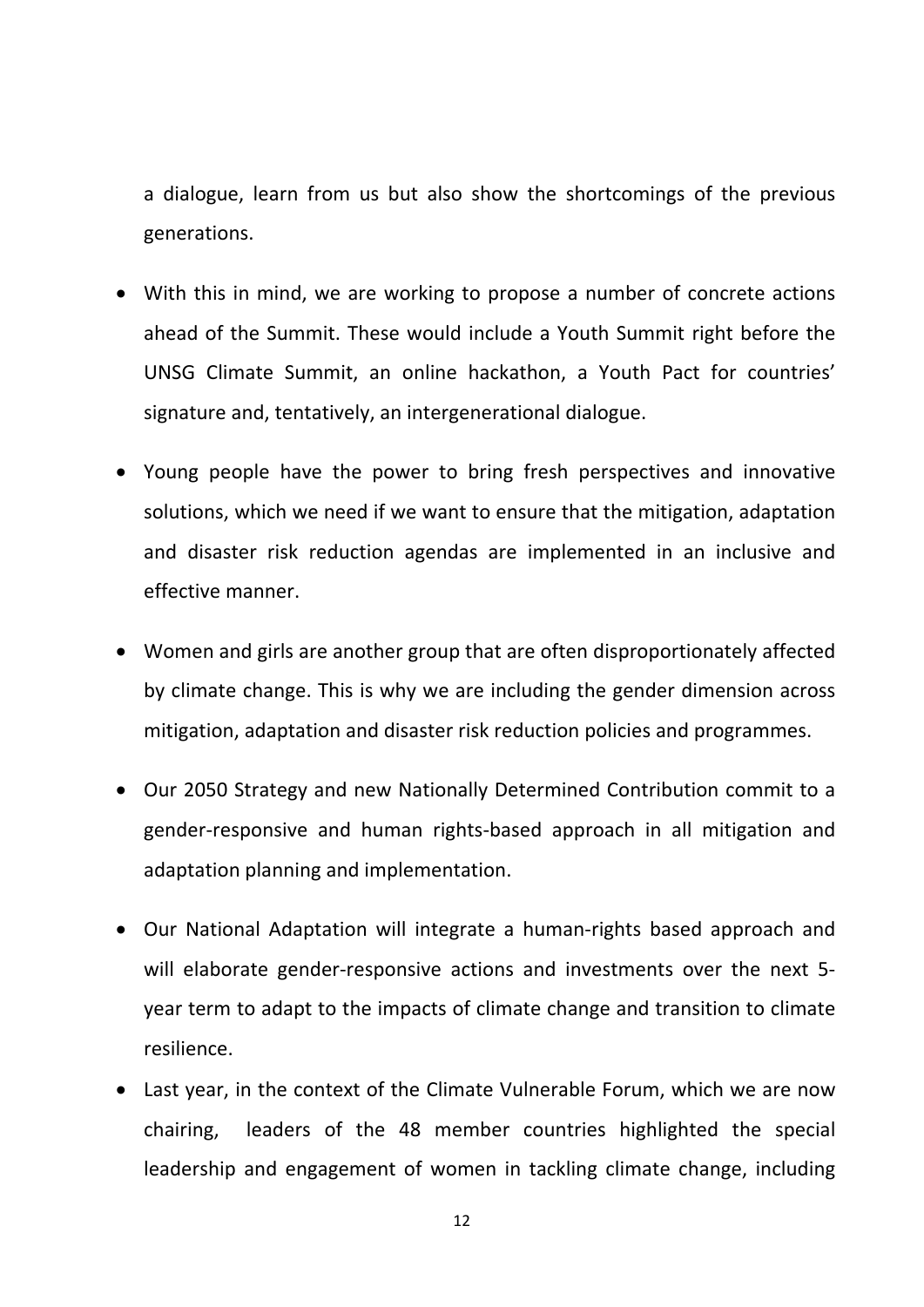through an all‐women group of "Summit Champions" appointed in conjunction with our Virtual Summit.

- In March 2019, I convened the first Pacific Women Leaders' Coalition Conference. This included women heads of states and governments, members of Parliament, representatives of regional organizations, the academia, the private sector, and the civil society. One of the thematic areas was 'Women in Leadership', which underlined the need for increased opportunities for women and girls to emerge as leaders.
- Excellencies, ladies and gentlemen, building upon on the experience and leadership that we have developed over the years in the field of climate change, we have decided that this was the right time for us to open our permanent mission in Geneva.
- The United Nations are the primary multilateral platform for small States, where we can all sit together as equals. We will make use of this platform to raise all the issues that I have shared with you and that are very urgent for us, from a human rights perspective.
- We are already engaging in conversations on the impact of climate change on fundamental human rights, and we will use the platform offered by the Human Rights Council to raise, in a constructive manner, the issue of our nuclear legacy.
- We will actively advocate for better recognition and realization of the rights of women and girls, and for the adequate protection of human rights defenders.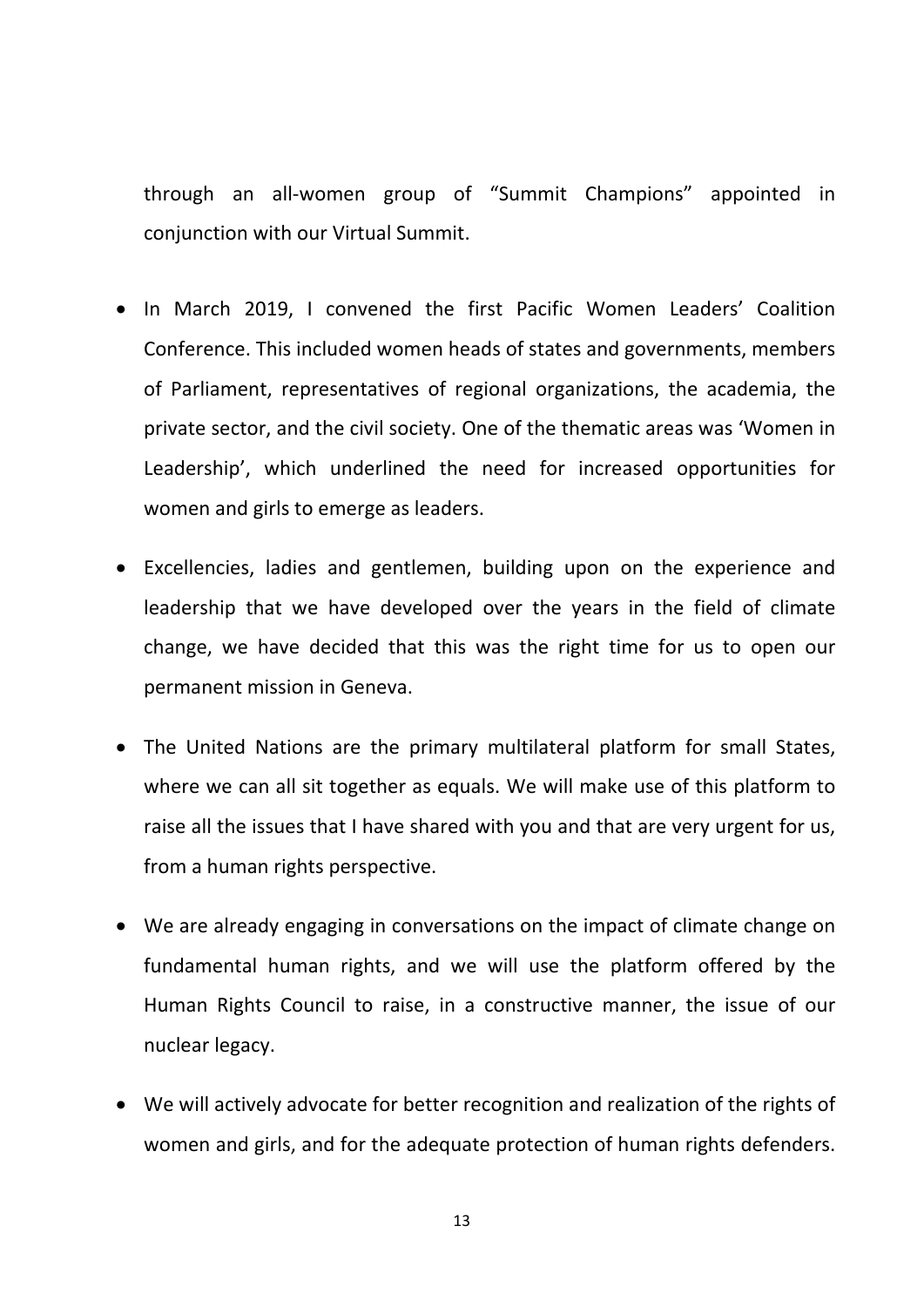Without their active presence and freedom, we would place at risk one of the most vital links to the voices of right‐holders.

- From a more procedural perspective, we will work around three pillars.
- First, we want to ensure accountability and an active dialogue. We think that direct dialogue is essential if we want, as a community, to solve complex issues. This is why we will call for a greater inclusion and participation of small states and vulnerable communities. Our decision to run for the Human Rights Council membership for the 2020‐2022 term is a proof of that.
- Related to this, we will advocate for strengthening the HRC SIDS/LDCs Trust Fund. This has been crucial for us to participate in the Human Rights Council sessions when we didn't have a mission here.
- Finally, we will actively engage in the reform process of the Human Rights Council, and will seek increased coherence between multiple reporting cycles. For a small country like us, being party to a great number of human right treaties also mean bearing their consequent reporting burden. We understand that this can be a huge obstacle for small nations to ratify those core conventions or comply with their reporting requirements.
- When launching our candidacy to the Human Rights Council, we committed to a number of actions at the national level, which we have already circulated among States.
- Our main goal is to strengthen our national human rights record. This will be done by reinforcing our existing National Human Rights Committee, passing legislation against discrimination, with special attention to gender and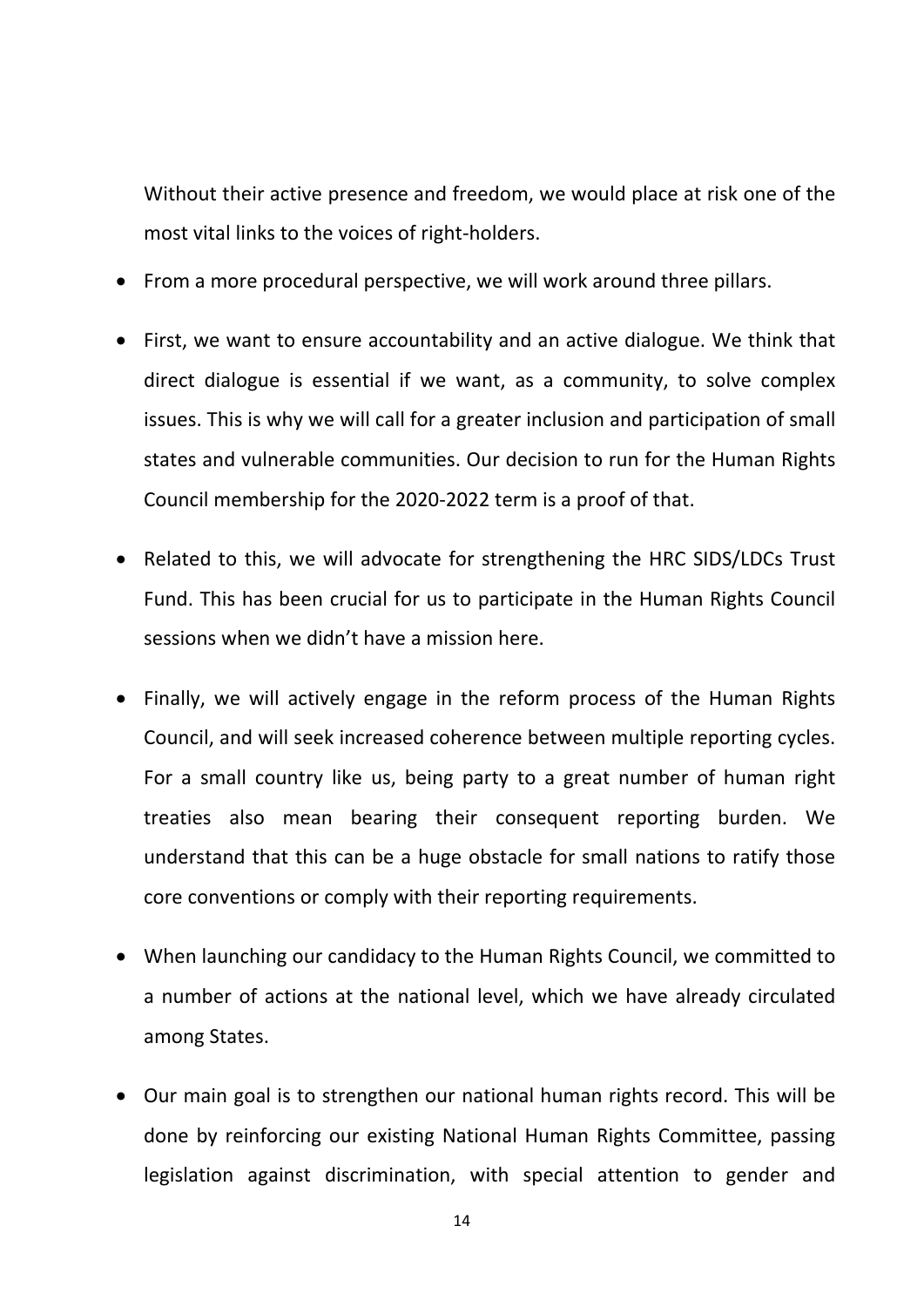disabilities, and make sure that our National Nuclear Commission operates in a coordinated and effective manner.

- We have reiterated our standing invitation to special procedures, and will continue to engage in a constructive manner with their follow‐up and recommendations.
- Trafficking in persons and illegal adoptions are, unfortunately, some of our biggest challenges, and we have already taken steps to counter them. We have passed ad hoc legislation, and are now considering the ratification of the 2000 UN Trafficking in Persons Protocol and of the Hague Convention on Protection of Children and Co‐operation in Respect of Intercountry Adoption.
- So far, we have acceded to or ratified 11 core human rights instruments and optional protocols, and we now have one of the highest rates of treaty participation in the Pacific islands region.
- The opening of our permanent mission is only the start. I wish to thank Switzerland and UNOG for the invaluable support they have provided us, as without their help, this might not have been possible.
- International Geneva does not only comprise the United Nations. Just by looking at this room it is evident that its strength is in its diversity. Nongovernmental organizations, academic institutions, foundations, and the private sector all play a crucial role in advancing human rights and sustainability, complementing the work that international organizations are already conducting.